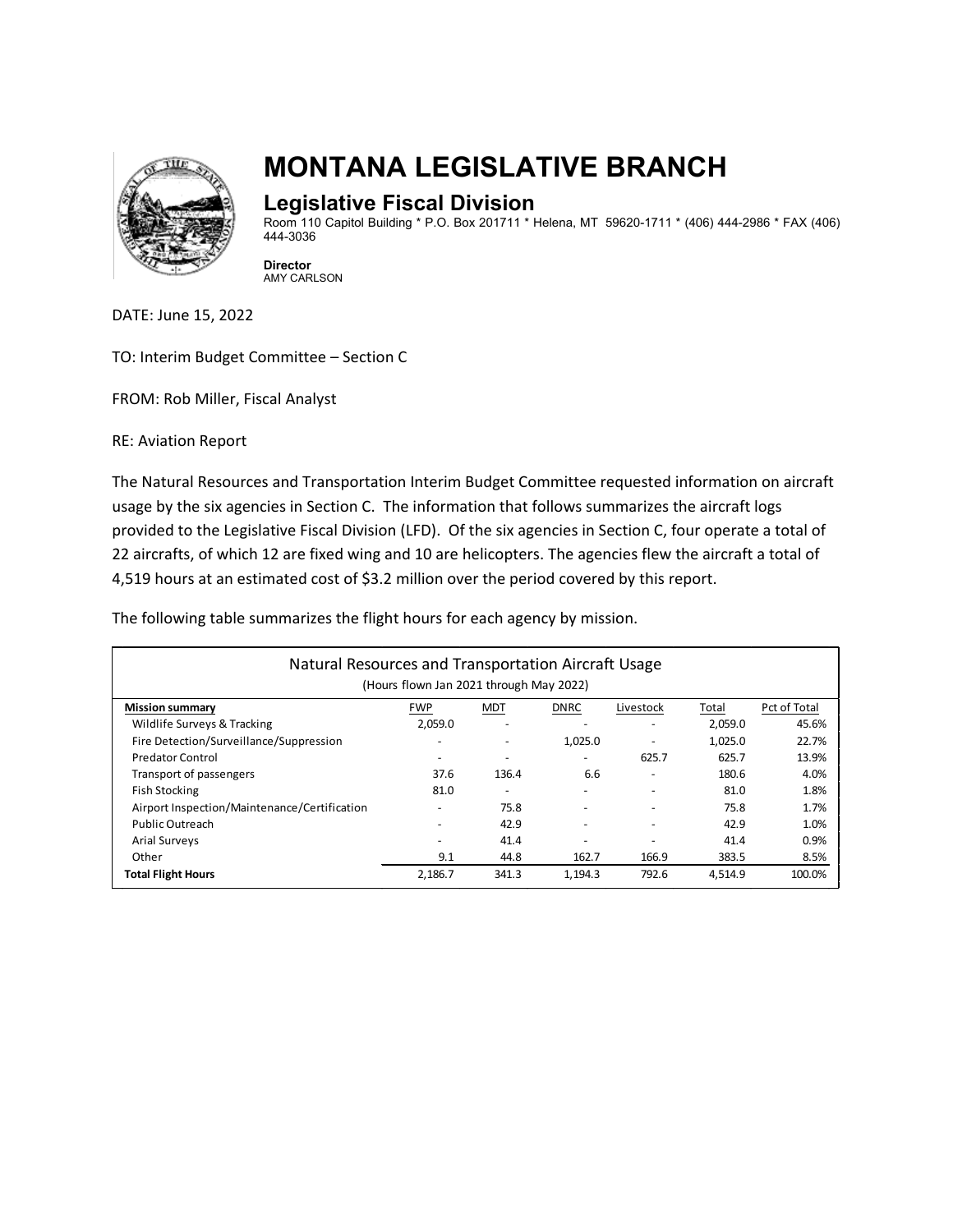#### **Montana Department of Transportation**

- Total Aircraft, Four
- Hours Flown, 341.3
- Estimated Operating Cost, \$324,000

The Montana Department of Transportation (MDT) operates four fixed wing aircraft used primarily for transport of personnel and the various functions of the MDT Aeronautics Division.

Through the MDT motor pool, all state agencies have access to the King Air. Agencies may also access the Aero Commander and the single engine aircraft through the MDT.

Through the Aeronautics Division, the agency facilitates the maintenance of airports and the various components of airport infrastructure, including visual and electronic navigational facilities and flying aids, promote aviation safety through educational efforts and programs, and coordinate and supervise aerial search and rescue operations.

| Montana Department of Transportation Aircraft |                          |                |                          |                      |       |  |  |  |
|-----------------------------------------------|--------------------------|----------------|--------------------------|----------------------|-------|--|--|--|
| Jan 2021 - May 2022                           |                          |                |                          |                      |       |  |  |  |
| Year Manufactured<br><b>Operating Cost</b>    |                          |                |                          |                      |       |  |  |  |
| <b>Make and Model</b>                         | Tail Number              | or Certified   | Type                     | Per Hour             |       |  |  |  |
| Beech Craft C90 King Air                      | N <sub>28</sub> KP       | 1979           | Fixed Wing Twin Engine   | \$1,384              |       |  |  |  |
| Aero Commander                                | N4622E                   | 1968           | Fixed Wing Twin Engine   | \$1,434              |       |  |  |  |
| Cessna 206                                    | N42178                   | 1999           | Fixed Wing Single Engine | \$352                |       |  |  |  |
| Beech A36 Bonanza                             | <b>N447MA</b>            | 1975           | Fixed Wing Single Engine | \$426                |       |  |  |  |
| Mission                                       | Beech Craft C90 King Air | Aero Commander | Beech A36 Bonanza        | Cessna 206 Sationair | Total |  |  |  |
| <b>Transport of Passengers</b>                | 71.9                     | 62.0           | 2.5                      | ٠                    | 136.4 |  |  |  |
| Photographic Survey                           |                          | 39.5           | 1.9                      |                      | 41.4  |  |  |  |
| Search and Rescue                             |                          |                |                          | 2.3                  | 2.3   |  |  |  |
| Training                                      | 2.8                      | 7.8            |                          |                      | 10.6  |  |  |  |
| Outreach                                      |                          |                | 30.8                     | 12.1                 | 42.9  |  |  |  |
| Airport Inspection/Maintenance/Certification  |                          |                | 23.9                     | 51.9                 | 75.8  |  |  |  |
| Yellowstone Terminal Design                   |                          |                | 14.9                     | 4.0                  | 18.9  |  |  |  |
| Maintenance                                   | 2.8                      | 0.3            | 0.5                      | 9.4                  | 13.0  |  |  |  |
| Total                                         | 77.5                     | 109.6          | 74.5                     | 79.7                 | 341.3 |  |  |  |

The following table summarizes the aircraft usage for the MDT.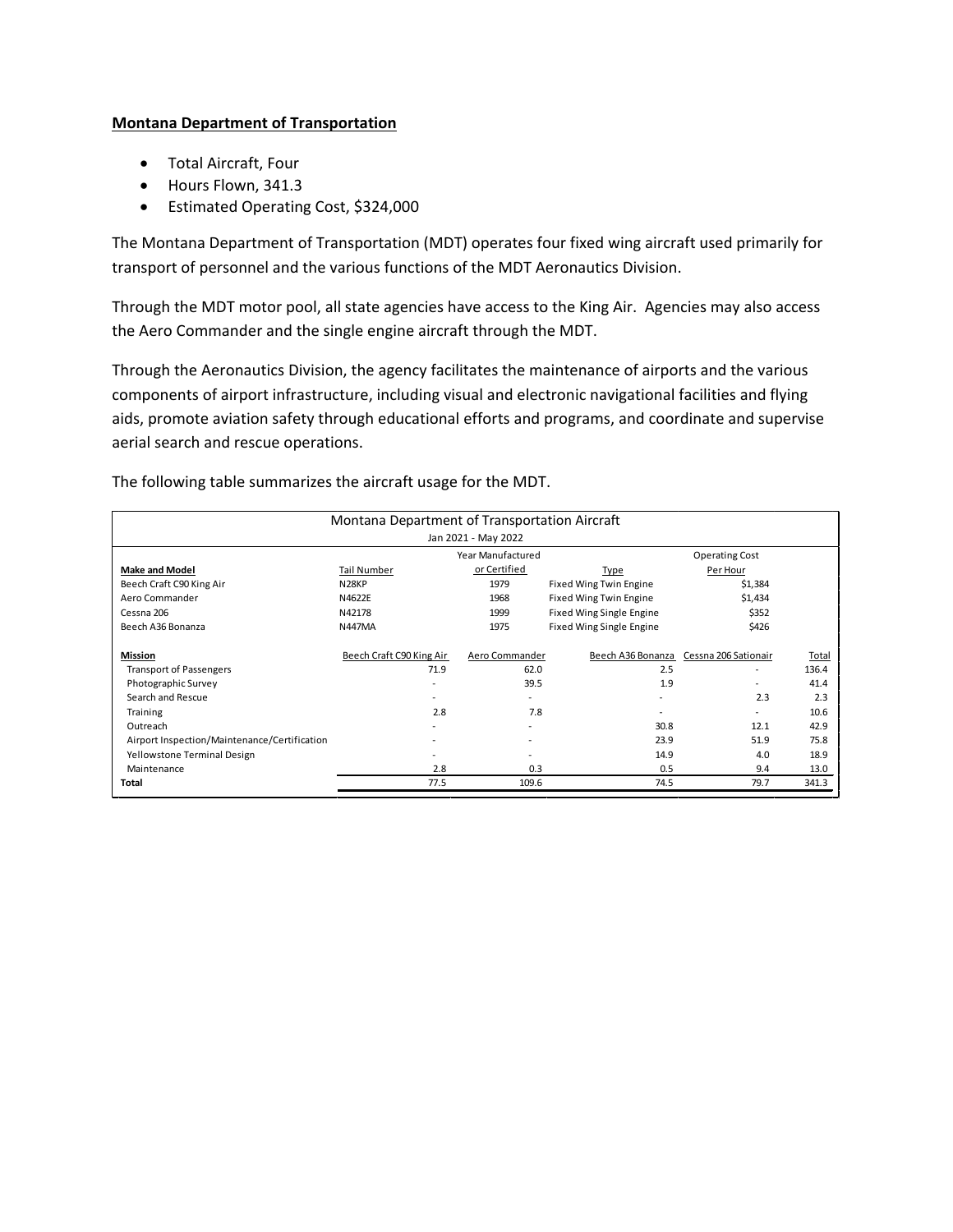#### **The Department of Fish Wildlife and Parks**

- Total Aircraft, Seven
- Hours Flown, 2,186.7
- Estimated Operating Cost, \$1.2 million

The agency operates four single engine aircraft designed for the short takeoffs and landings required to get into back country landings. These aircraft are also capable of flying low and slow for wildlife surveys. The helicopters deposit fish from the state hatcheries into mountain lakes, do wildlife surveys, and collaring tracking animals. The aircraft are also used to transport personnel and provide law enforcement capabilities.

| Montana Department of Fish Wildlife and Parks |                     |                   |                          |                       |  |  |  |  |
|-----------------------------------------------|---------------------|-------------------|--------------------------|-----------------------|--|--|--|--|
|                                               | Jan 2021 - May 2022 |                   |                          |                       |  |  |  |  |
|                                               |                     | Year Manufactured |                          | <b>Operating Cost</b> |  |  |  |  |
| <b>Make and Model</b>                         | Tail Number         | or Certified      | Type                     | Per Hour              |  |  |  |  |
| <b>Maule MT-7-260</b>                         | <b>N713HR</b>       | 2000              | Fixed Wing Single Engine | \$357                 |  |  |  |  |
| Super Cub                                     | N4644Y              | 1971              | Fixed Wing Single Engine | \$357                 |  |  |  |  |
| Super Cub                                     | N6110A              | 1979              | Fixed Wing Single Engine | \$357                 |  |  |  |  |
| Super Cub                                     | N8862Y              | 1973              | Fixed Wing Single Engine | \$357                 |  |  |  |  |
| Hughes 369E                                   | N <sub>1604</sub> Z | 1989              | Helicopter               | \$803                 |  |  |  |  |
| EUROCOPTER AS 350 B2                          | N <sub>61</sub> CV  | 2007              | Helicopter               | \$803                 |  |  |  |  |
| EUROCOPTER AS 350 B2                          | <b>N680DG</b>       | 2007              | Helicopter               | \$803                 |  |  |  |  |
| <b>Mission summary</b>                        | See appendix        |                   |                          |                       |  |  |  |  |

The appendix provides a summary provided by the agency of the hours flown.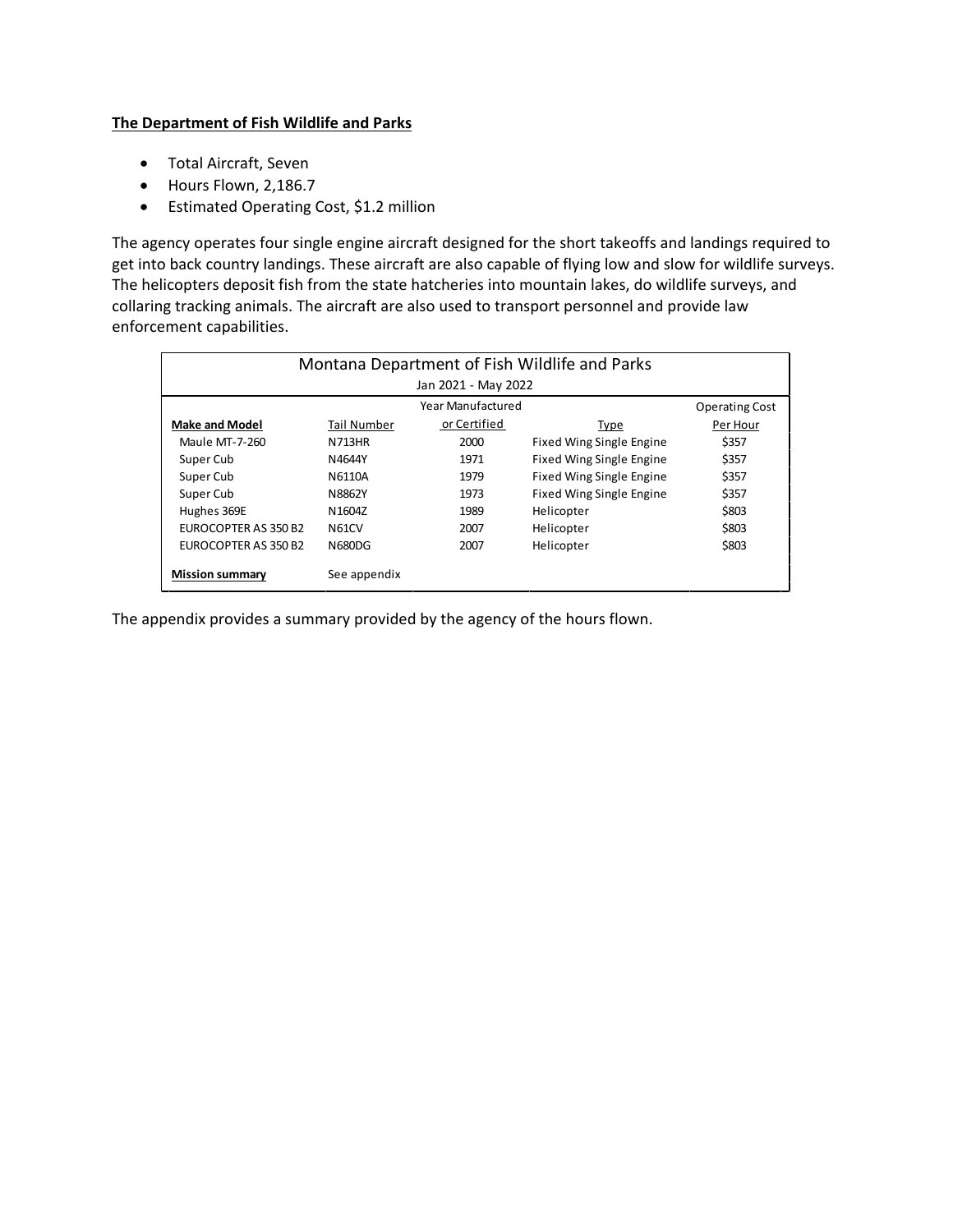#### **The Department of Natural Resources and Conservation**

- Total Aircraft, Nine
- Hours Flown, 1,194.3
- Estimated Operating Cost, \$1.3 million

The fixed wing Cessna aircrafts are used primarily for fire patrol/detection and personnel transportation. The helicopters provide initial attack and extended attack fire suppression support. The aircraft logs indicate that the agency transported 788 passengers, primarily firefighters, to and from fires. During fire season, these helicopters typically carry a bucket, long line, and come with a fuel tender support truck for refueling and supplies.

The following table summarizes the aircraft usage for the DNRC.

|                                      | Jan 2021 - May 2022<br>Year Manufactured |                          |                           |
|--------------------------------------|------------------------------------------|--------------------------|---------------------------|
|                                      |                                          |                          |                           |
|                                      |                                          |                          | <b>Operating Cost</b>     |
| <b>Make and Model</b><br>Tail Number | or Certified                             | Type                     | Per Hour                  |
| Cessna 182<br>N368M                  | 1999                                     | Fixed Wing Single Engine | \$175                     |
| Cessna 182<br>N6312B                 | 1957                                     | Fixed Wing Single Engine | \$175                     |
| N391M<br>Cessna 185                  | 1964                                     | Fixed Wing Single Engine | \$175                     |
| <b>Bell 206A</b><br>N384M            | 1985                                     | Helicopter               | \$515                     |
| <b>Bell 206A</b><br>N392M            | 1969                                     | Helicopter               | \$515                     |
| BELL - UH-1H<br>N394M                | 1989                                     | Helicopter               | \$1,650                   |
| BELL - UH-1H<br>N395M                | 1992                                     | Helicopter               | \$1,650                   |
| BELL - UH-1H<br>N398M                | 1992                                     | Helicopter               | \$1,650                   |
| BELL - UH-1H<br>N387M                | 2004                                     | Helicopter               | \$1,650                   |
| BELL - UH-1H<br>N388M                | 2006                                     | Helicopter               | \$1,650                   |
|                                      |                                          |                          |                           |
| Bell UH-1H<br>Mission                | <b>Bell 206</b>                          | Cessna 182/185           | <b>Total flight Hours</b> |
| Fire Suppression I.A.                | 621.2<br>0.0                             | 5.4                      | 626.6                     |
| Training                             | 43.7<br>0.0                              | 100.7                    | 144.4                     |
| Fire Use Admin                       | 28.5<br>5.4                              | 67.4                     | 101.3                     |
| Fire Detection/Surveillance          | 4.2<br>0.0                               | 293.1                    | 297.3                     |
| Aircraft Maintenance                 | 4.3<br>1.4                               | 4.0                      | 9.7                       |
| Non Fire Aircraft use                | 5.3<br>1.0                               | 0.0                      | 6.3                       |
| Longline Training                    | 8.7<br>0.0                               | 0.0                      | 8.7                       |
| <b>Grand Total</b>                   | 715.9<br>7.8                             | 470.6                    | 1,194.3                   |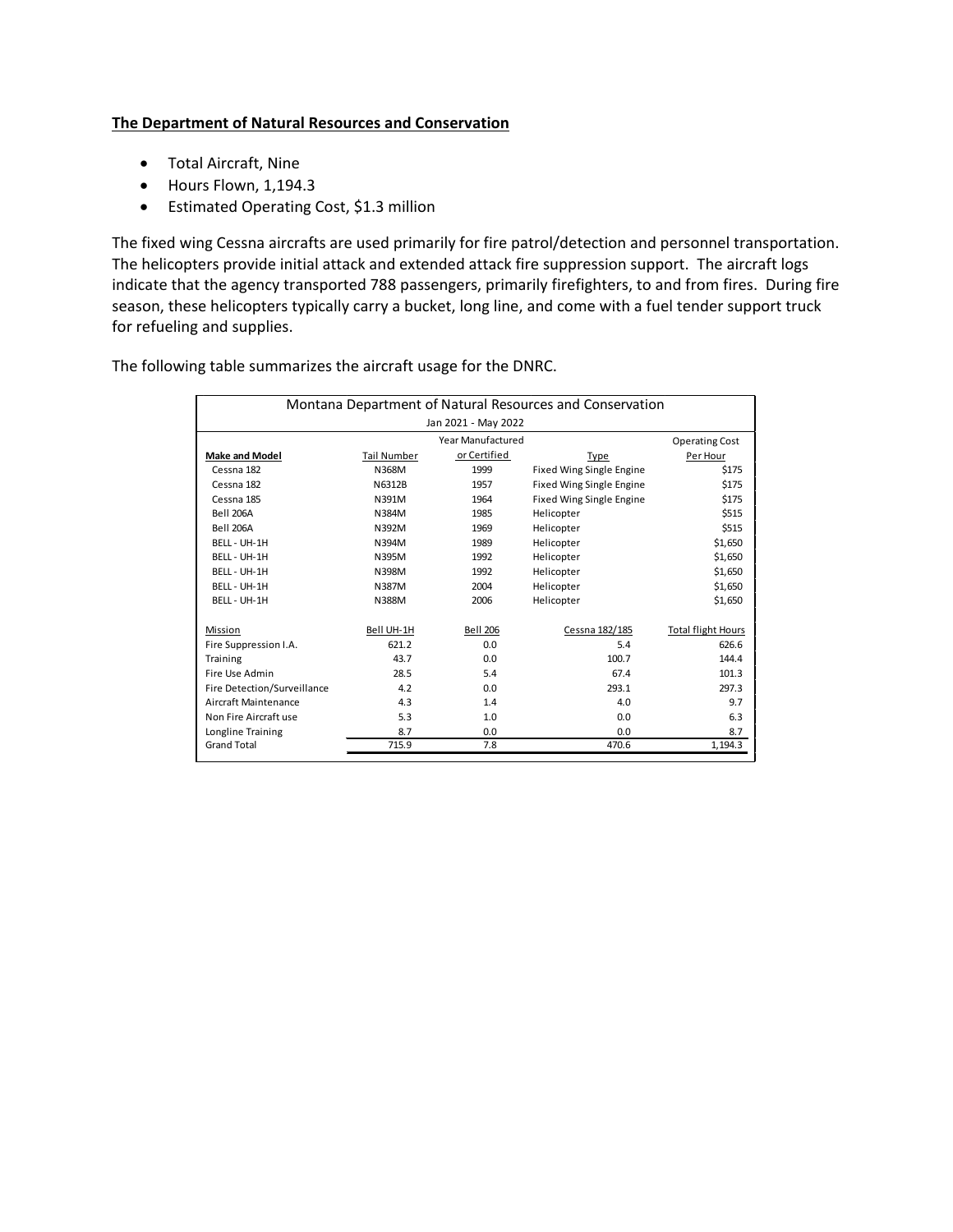#### **The Department of Livestock**

- Total Aircraft, Two
- Hours Flown, 792.6
- Estimated Operating Cost, \$400,000

The Department of Livestock helicopters provide protection for livestock through the removal of offending predatory animals. Montana Department of Livestock entered into a Cooperative Service Agreement with United State Department of Agriculture (USDA) Wildlife Services which allows an agreement to be established each year declaring the amount of the funds to be spent on the aerial predator control program. The portion of the livestock per capita fee that goes to the predator control program is utilized to support this agreement. These funds are used to pay a part of helicopter maintenance, fuel, and a portion of pilots salaries. Funding also comes from the Montana Stockgrowers Association, Montana Woolgrowers Association, direct payments from ranchers, Fish Wildlife and Parks, as well as the USDA. The USDA Wildlife Service provides maintenance and tracks all usage though the aerial use reports. The Wildlife Services allow only trained and certified pilots and gunners to fly in the helicopters.

| Montana Department of Livestock |                |                          |                           |  |  |  |  |
|---------------------------------|----------------|--------------------------|---------------------------|--|--|--|--|
| Jan 2021 - May 2022             |                |                          |                           |  |  |  |  |
|                                 |                | <b>Year Manufactured</b> |                           |  |  |  |  |
| <b>Make and Model</b>           | Tail Number    | or Certified             | Type                      |  |  |  |  |
| MD/Hughes 500D                  | N1059T         | N/A                      | Helicopter                |  |  |  |  |
| BELL - OH-58C                   | N6962C         | 1999                     | Helicopter                |  |  |  |  |
|                                 |                |                          |                           |  |  |  |  |
| Mission                         | MD/Hughes 500D | BELL - OH-58C            | <b>Total flight Hours</b> |  |  |  |  |
| <b>Predator Control</b>         | 344.7          | 281.0                    | 625.7                     |  |  |  |  |
| Ferry                           | 42.8           | 95.9                     | 138.7                     |  |  |  |  |
| Training                        | 17.2           |                          | 17.2                      |  |  |  |  |
| <b>Bovine Tuberculosis</b>      | 7.9            |                          | 7.9                       |  |  |  |  |
| Maintenance                     | 3.1            |                          | 3.1                       |  |  |  |  |
| <b>Grand Total</b>              | 415.7          | 376.9                    | 792.6                     |  |  |  |  |

The following table summarizes the aircraft usage for the Department of Livestock.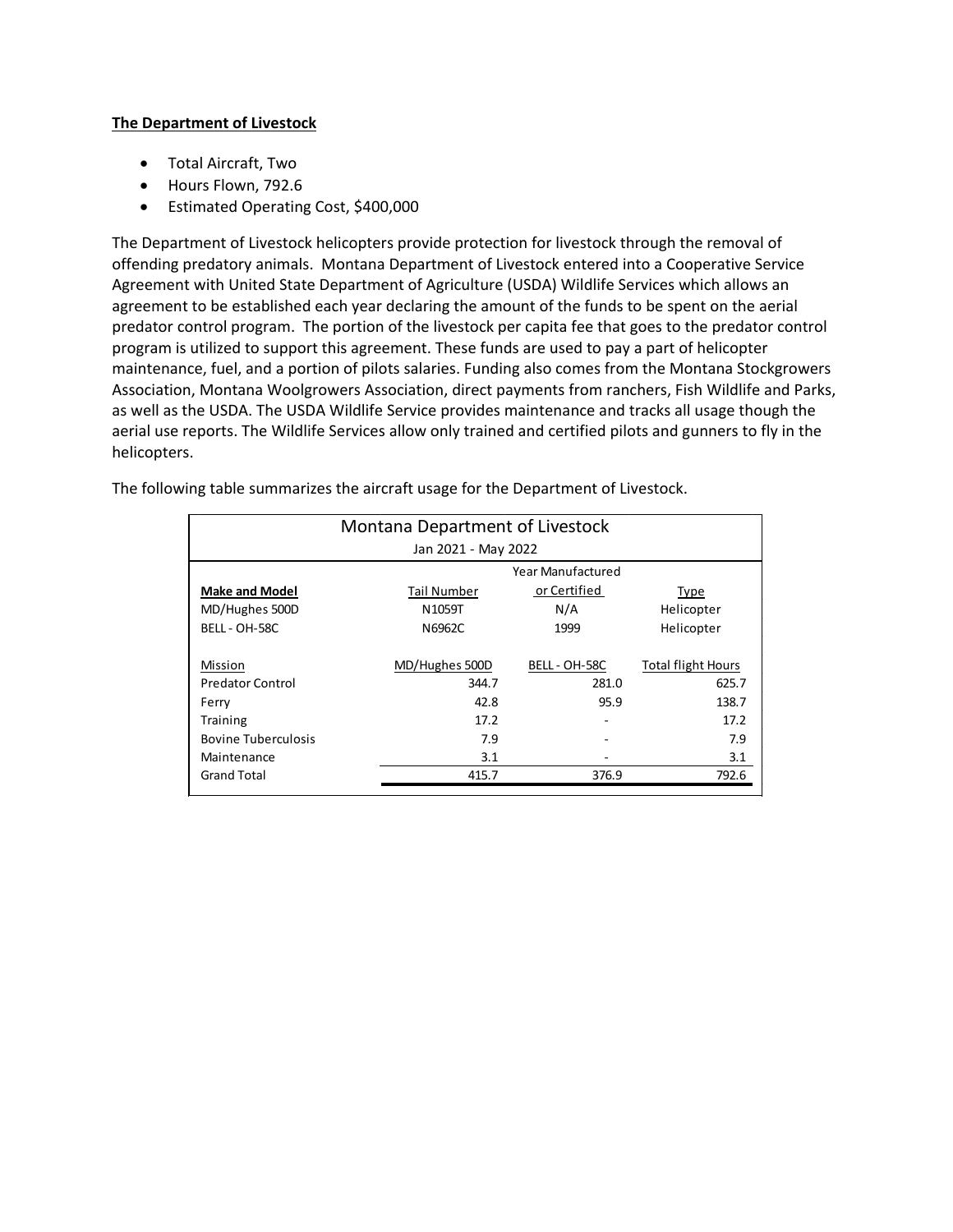## Appendix



**FWP**.MT.GOV

THE OUTSIDE IS IN US ALL.

**Info Request Response**

**Date Received: 03/16/2022**

**Requestor: Interim Budget Committee**

#### **1) What is the agency aircraft used for, how many trips, and for what purpose?**

The following table shows the total hours flown by agency division/unit by calendar year. Calendar year 2022 represents flights for January and February.

|                                  | <b>Hours Flown</b> |                |                |                |                |  |  |
|----------------------------------|--------------------|----------------|----------------|----------------|----------------|--|--|
| <b>Agency Division/Unit</b>      | <b>CY 2018</b>     | <b>CY 2019</b> | <b>CY 2020</b> | <b>CY 2021</b> | <b>CY 2022</b> |  |  |
| Administration                   | 21.10              | 5.10           | 3.20           | 36.50          | 1.10           |  |  |
| Design & Construction            | 4.00               |                | 3.00           |                |                |  |  |
| Enforcement                      | 5.00               |                | 20.60          | 8.10           |                |  |  |
| <b>Fisheries</b>                 | 107.60             | 130.80         | 79.10          | 81.00          |                |  |  |
| Parks & Outdoor Recreation (POR) | 3.40               | 2.50           |                |                |                |  |  |
| Wildlife                         | 1,810.40           | 1,805.40       | 1,341.00       | 1,507.10       | 552.90         |  |  |
| <b>Grand Total</b>               | 1,951.50           | 1,943.80       | 1,446.90       | 1,632.70       | 554.00         |  |  |

The table below outlines the general purpose of aircraft flights for each agency division/unit. The Administration division flights will be outlined in more detail in answer to question #2.

| <b>Agency Division/Unit</b> | <b>General Purpose of Flights</b>                                     |
|-----------------------------|-----------------------------------------------------------------------|
| Administration              | To attend various meetings across the state                           |
| Design & Construction       | To gather aerial information for land appraisals and capital projects |
| Enforcement                 | Investigations                                                        |
| <b>Fisheries</b>            | Fish stocking and sampling                                            |
| Parks & Outdoor Recreation  | To gather aerial information for specific state parks projects        |
| Wildlife                    | Wildlife surveys, collaring, and captures                             |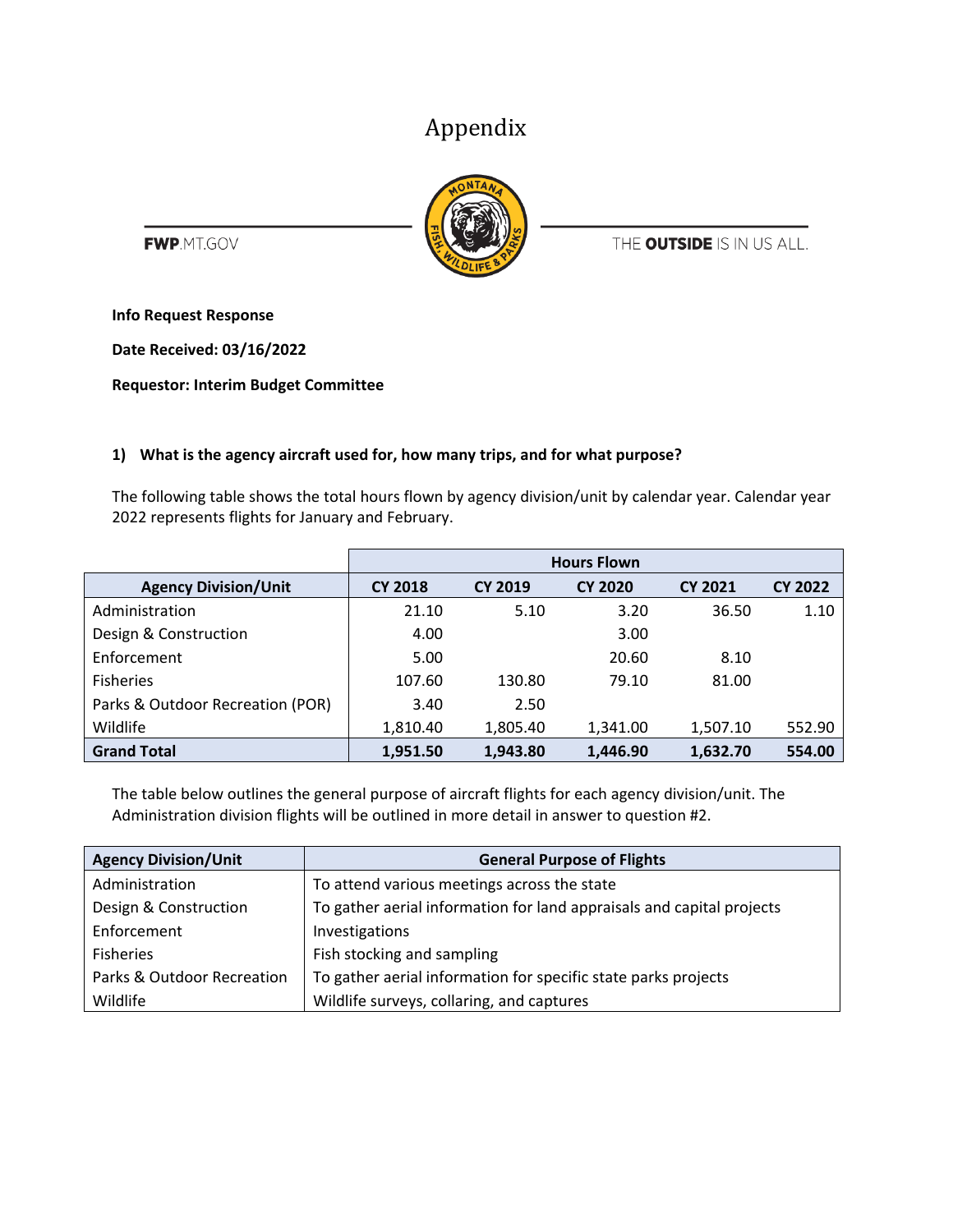|                                       | <b>Hours Flown</b> |                |                |                |                |
|---------------------------------------|--------------------|----------------|----------------|----------------|----------------|
| <b>Division/Unit</b>                  | <b>CY 2018</b>     | <b>CY 2019</b> | <b>CY 2020</b> | <b>CY 2021</b> | <b>CY 2022</b> |
| Administration                        | 21.10              | 5.10           | 3.20           | 36.50          | 1.10           |
| Helicopter                            | 21.10              | 5.10           | 3.20           | 27.20          | 1.10           |
| Four Place Single Engine Plane        |                    |                |                | 9.30           |                |
| <b>Design &amp; Construction</b>      | 4.00               |                | 3.00           |                |                |
| Helicopter                            | 4.00               |                | 3.00           |                |                |
| <b>Enforcement</b>                    | 5.00               |                | 20.60          | 8.10           |                |
| Helicopter                            |                    |                |                | 8.10           |                |
| Two Place Single Engine Plane         | 5.00               |                | 19.90          |                |                |
| Four Place Single Engine Plane        |                    |                | 0.70           |                |                |
| <b>Fisheries</b>                      | 107.60             | 130.80         | 79.10          | 81.00          |                |
| Helicopter                            | 107.60             | 130.80         | 79.10          | 81.00          |                |
| <b>Parks &amp; Outdoor Recreation</b> | 3.40               | 2.50           |                |                |                |
| Helicopter                            | 3.40               | 2.50           |                |                |                |
| <b>Wildlife</b>                       | 1,810.40           | 1,805.40       | 1,341.00       | 1,507.10       | 552.90         |
| Helicopter                            | 644.60             | 628.50         | 407.40         | 690.70         | 230.00         |
| Two Place Single Engine Plane         | 1,131.20           | 1,144.70       | 717.50         | 661.10         | 256.50         |
| Four Place Single Engine Plane        | 34.60              | 32.20          | 216.10         | 155.30         | 66.40          |
| <b>Grand Total</b>                    | 1,951.50           | 1,943.80       | 1,446.90       | 1,632.70       | 554.00         |

The following tables shows hours flown for each division/unit by aircraft type.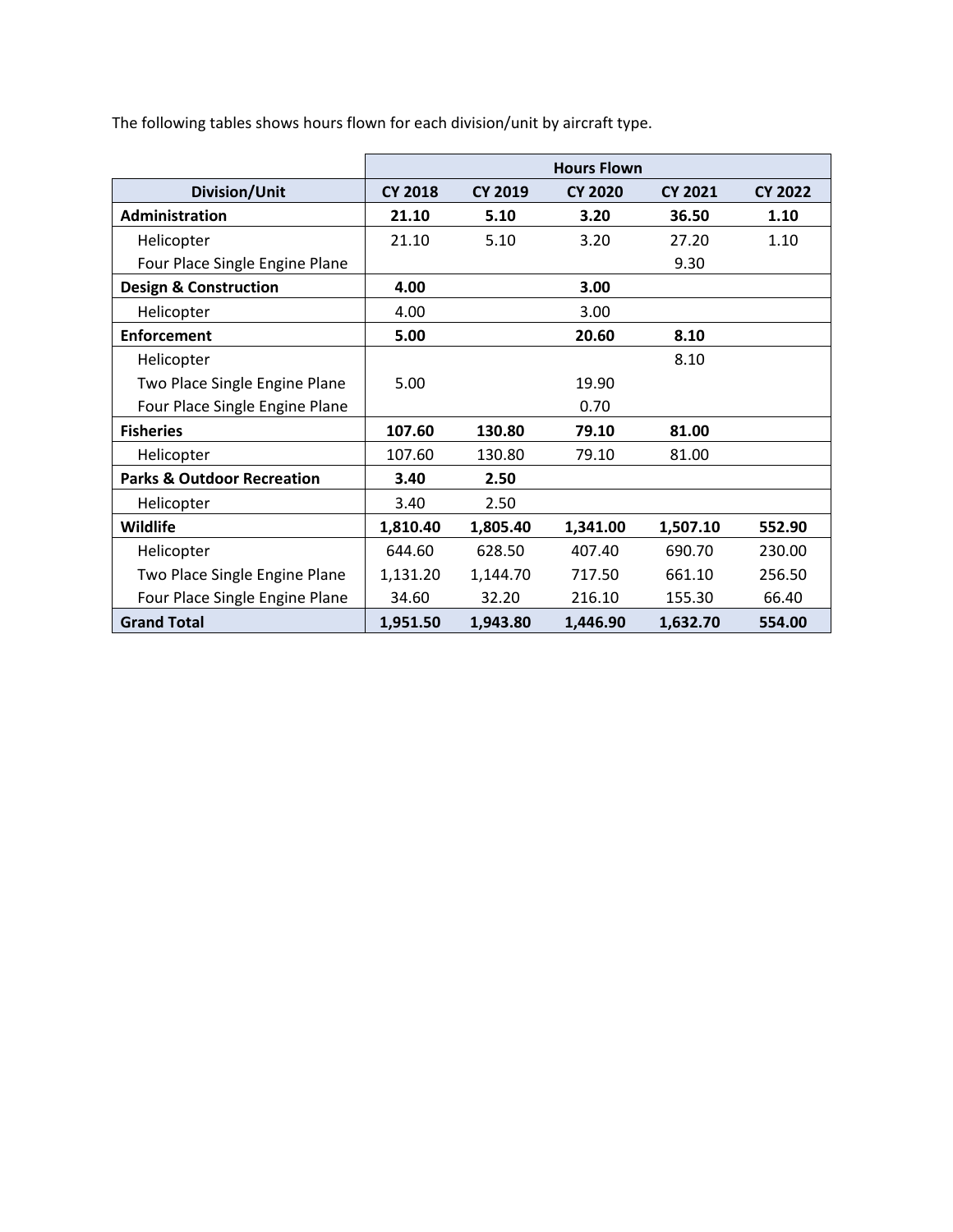The following table shows hours flown by each aircraft.

|                                       |               |                    | <b>Hours Flown</b> |                |                          |                |                |
|---------------------------------------|---------------|--------------------|--------------------|----------------|--------------------------|----------------|----------------|
| <b>Aircraft Type</b>                  | Tail #        | Location           | <b>CY 2018</b>     | <b>CY 2019</b> | <b>CY 2020</b>           | <b>CY 2021</b> | <b>CY 2022</b> |
| <b>Four Place Single Engine Plane</b> | <b>N713HR</b> | Helena             | 34.60              | 32.20          | 216.80                   | 164.60         | 66.40          |
| Helicopter                            | N1604Z        | Kalispell          | 280.10             | 305.00         | 131.10                   | 123.00         | 54.00          |
| Helicopter                            | <b>N520N</b>  | no longer in fleet |                    | 211.00         | 60.70                    | 98.70          |                |
| Helicopter                            | N61CV         | Helena             |                    |                | 226.10                   | 433.80         | 147.00         |
| Helicopter                            | <b>N680DG</b> | <b>Billings</b>    |                    |                |                          | 151.50         | 30.10          |
| Helicopter                            | N693          | no longer in fleet | 217.80             | 13.40          |                          |                |                |
| Helicopter                            | N7120         | no longer in fleet | 282.80             | 237.50         | 74.80                    |                |                |
| <b>Two Place Single Engine Plane</b>  | N4644Y        | <b>Dillon</b>      | 448.00             | 518.20         | 322.40                   | 213.20         | 162.70         |
| <b>Two Place Single Engine Plane</b>  | N6110A        | <b>Billings</b>    | 535.30             | 473.80         | 415.00                   | 447.90         | 93.80          |
| <b>Two Place Single Engine Plane</b>  | N8862Y        | Dillon             | 152.90             | 152.70         | $\overline{\phantom{0}}$ |                |                |
| <b>Grand Total</b>                    |               |                    | 1,951.50           | 1,943.80       | 1,446.90                 | 1,632.70       | 554.00         |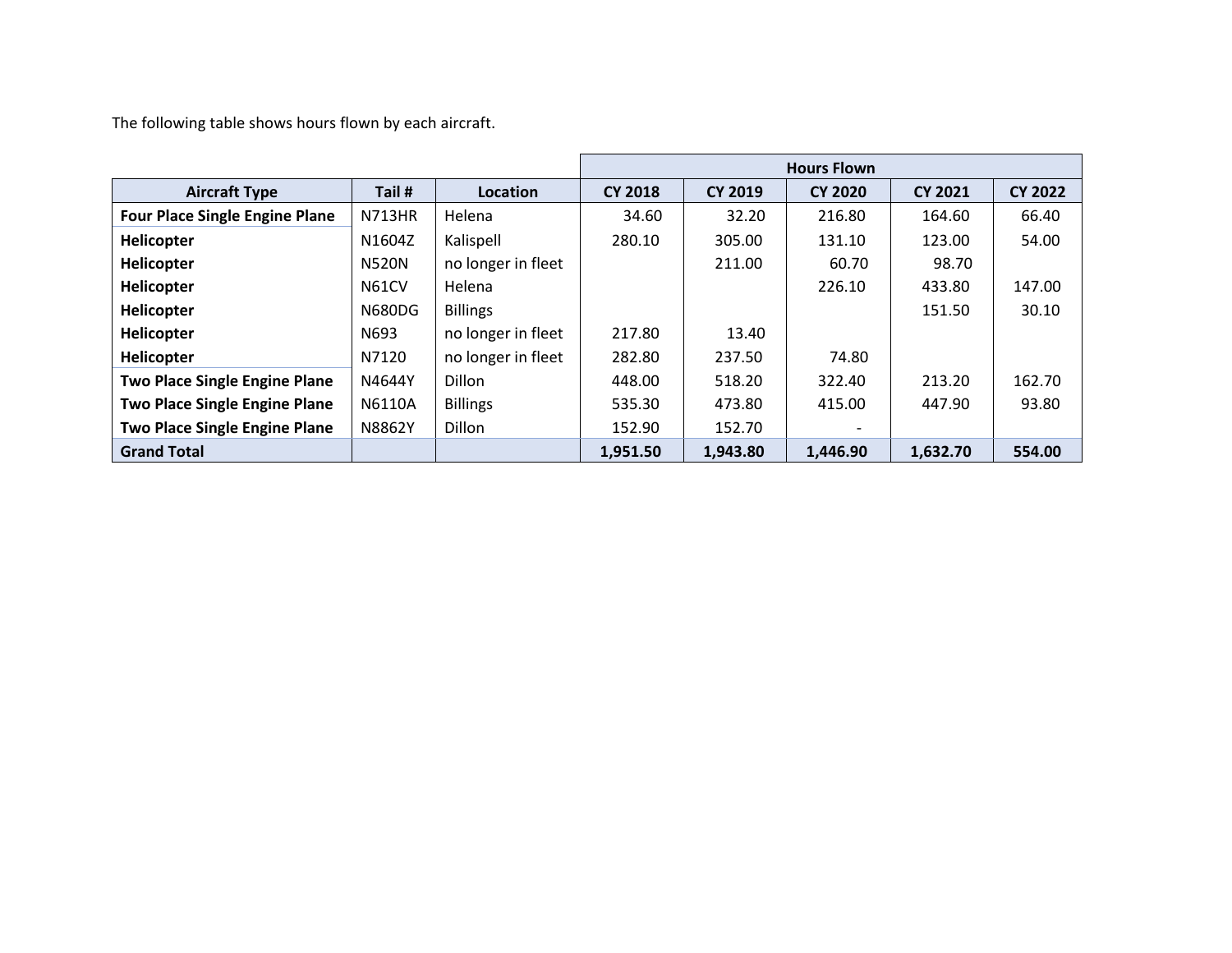**2) When the aircraft was used for administrative uses (January 1, 2021-present), why was aircraft used? What was it used for, and is it more cost effective?**

|           |                                           |                                | <b>Hours</b> |
|-----------|-------------------------------------------|--------------------------------|--------------|
| Date      | <b>Reason for Flight</b>                  | <b>Aircraft Type</b>           | <b>Flown</b> |
| 3/5/2021  | Admin Flight to Billings and Return       | Four Place Single Engine Plane | 4.5          |
| 6/3/2021  | Ft Peck, Hell Creek State Park Visit      | Helicopter                     | 5            |
| 6/16/2021 | <b>Hell Creek</b>                         | Helicopter                     | 4.9          |
| 6/18/2021 | <b>Browning Tribal Relations Meetings</b> | Helicopter                     | 4.2          |
| 7/12/2021 | <b>Conrad Pheasant Farm Visit</b>         | Helicopter                     | 2.3          |
| 8/25/2021 | To Miles City                             | Four Place Single Engine Plane | 4.8          |
| 8/26/2021 | <b>Return from Miles City</b>             | Helicopter                     | 2.3          |
| 8/26/2021 | To Miles City for Meeting                 | Helicopter                     | 2.1          |
| 9/1/2021  | Return from Miles City to Helena          | Helicopter                     | 2.4          |
| 9/15/2021 | Pick up from Big Sky and bring to Helena  | Helicopter                     |              |
| 9/15/2021 | Return to Big Sky                         | Helicopter                     | 2            |
| 2/8/2022  | Ribbon Cutting Ceremony in Feeley         | Helicopter                     | 1.1          |

Administrative staff schedule flights in instances when it allows them to attend meetings at various locations around the state for the sake of cost and/or time efficiency.

For example, the above noted flights on 9/15/2021 provided transportation for Director Hank Worsech, Deputy Director Dustin Temple, and Chief Financial Officer Lena Havron to attend the Interim Budget Committee Meeting at 8:30 am in Helena and return to Big Sky to continue attending the Western Association of Fish & Wildlife Agencies (WAFWA) conference that was held from 9/13/2021 through 9/16/2021.

The Administration Division is encouraged to utilize the aircraft unit during times when the other divisions do not have a need to fly, and it is efficient to do so. This does two things; it saves staff time and adds additional revenue into the proprietary fund, spreading the burden of cost-recovery of the aircraft fleet across multiple divisions, keeping hourly flight rates low.